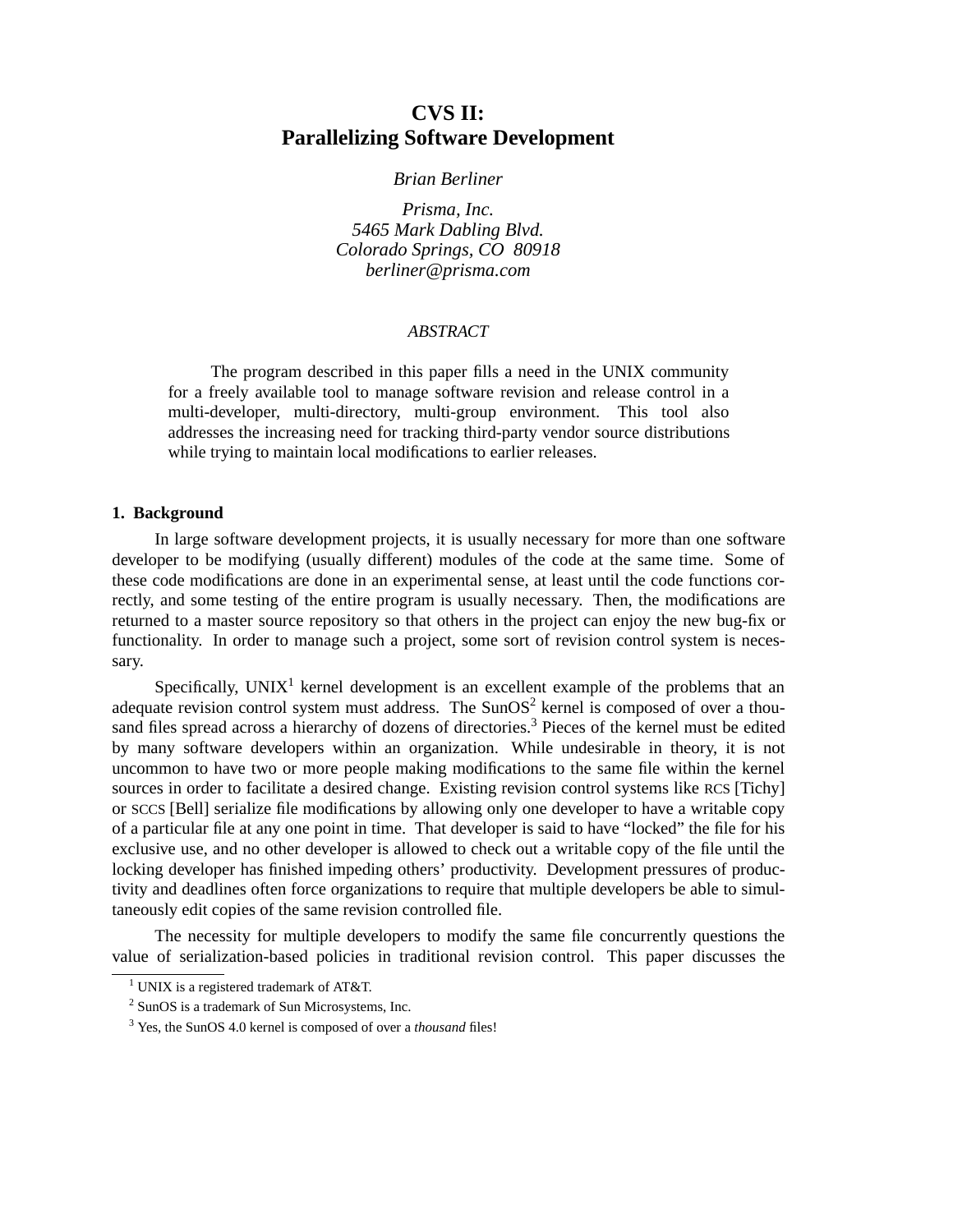approach that Prisma took in adapting a standard revision control system, RCS, along with an existing public-domain collection of shell scripts that sits atop RCS and provides the basic conflict-resolution algorithms. The resulting program, **cvs**, addresses not only the issue of conflictresolution in a multi-developer open-editing environment, but also the issues of software release control and vendor source support and integration.

## **2. The CVS Program**

**cvs** (Concurrent Versions System) is a front end to the RCS revision control system which extends the notion of revision control from a collection of files in a single directory to a hierarchical collection of directories each containing revision controlled files. Directories and files in the **cvs** system can be combined together in many ways to form a software release. **cvs** provides the functions necessary to manage these software releases and to control the concurrent editing of source files among multiple software developers.

The six major features of **cvs** are listed below, and will be described in more detail in the following sections:

- 1. Concurrent access and conflict-resolution algorithms to guarantee that source changes are not "lost."
- 2. Support for tracking third-party vendor source distributions while maintaining the local modifications made to those sources.
- 3. A flexible module database that provides a symbolic mapping of names to components of a larger software distribution. This symbolic mapping provides for location independence within the software release and, for example, allows one to check out a copy of the "diff" program without ever knowing that the sources to "diff" actually reside in the "bin/diff" directory.
- 4. Configurable logging support allows all "committed" source file changes to be logged using an arbitrary program to save the log messages in a file, notesfile, or news database.
- 5. A software release can be symbolically tagged and checked out at any time based on that tag. An exact copy of a previous software release can be checked out at any time, *regardless* of whether files or directories have been added/removed from the "current" software release. As well, a "date" can be used to check out the *exact* version of the software release as of the specified date.
- 6. A "patch" format file [Wall] can be produced between two software releases, even if the releases span multiple directories.

The sources maintained by **cvs** are kept within a single directory hierarchy known as the "source repository." This "source repository" holds the actual RCS ",v" files directly, as well as a special per-repository directory (CVSROOT.adm) which contains a small number of administrative files that describe the repository and how it can be accessed. See Figure 1 for a picture of the **cvs** tree.

## **2.1. Software Conflict Resolution<sup>4</sup>**

<sup>4</sup> The basic conflict-resolution algorithms used in the **cvs** program find their roots in the original work done by Dick Grune at Vrije Universiteit in Amsterdam and posted to **comp.sources.unix** in the volume 6 release sometime in 1986. This original version of **cvs** wasacollection of shell scripts that combined to form a front end to the RCS programs.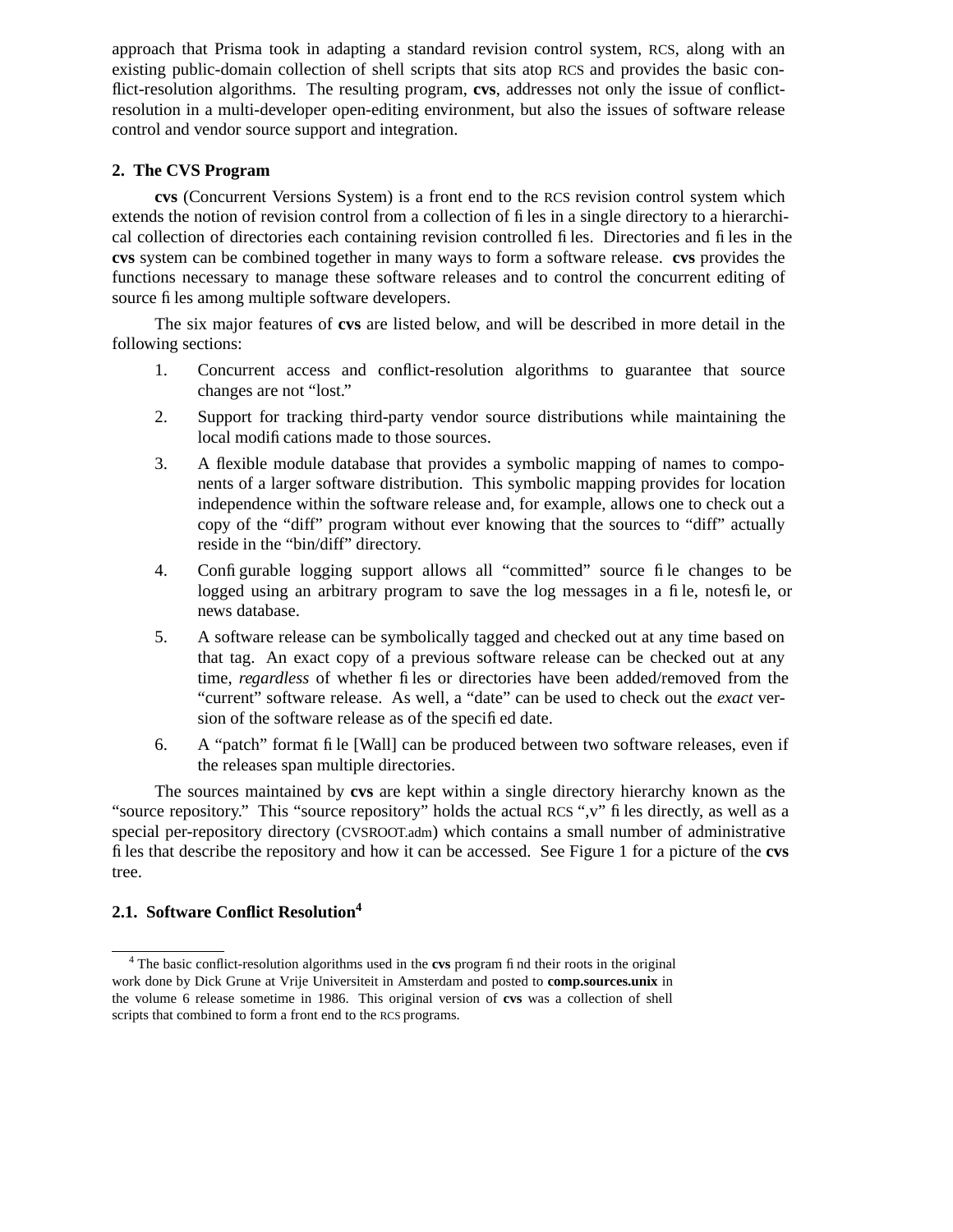

**Figure 1. cvs** Source Repository

**cvs** allows several software developers to edit personal copies of a revision controlled file concurrently. The revision number of each checked out file is maintained independently for each user, and **cvs** forces the checked out file to be current with the "head" revision before it can be "committed" as a permanent change. A checked out file is brought up-to-date with the "head" revision using the "update" command of **cvs**. This command compares the "head" revision number with that of the user's file and performs an RCS merge operation if they are not the same. The result of the merge is a file that contains the user's modifications and those modifications that were "committed" after the user checked out his version of the file (as well as a backup copy of the user's original file). **cvs** points out any conflicts during the merge. It is the user's responsibility to resolve these conflicts and to "commit" his/her changes when ready.

Although the **cvs** conflict-resolution algorithm was defined in 1986, it is remarkably similar to the 'Copy-Modify-Merge'' scenario included with NSE<sup>5</sup> and described in [Honda] and [Courington]. The following explanation from [Honda] also applies to **cvs**:

Simply stated, a developer copies an object without locking it, modifies the copy, and then merges the modified copy with the original. This paradigm allows developers to work in isolation from one another since changes are made to copies of objects. Because locks are not used, development is not serialized and can proceed in parallel. Developers, however, must merge objects after the changes have been made. In particular, a developer must resolve conflicts when the same object has been modified by someone else.

In practice, Prisma has found that conflicts that occur when the same object has been modified by someone else are quite rare. When they do happen, the changes made by the other developer are usually easily resolved. This practical use has shown that the "Copy-Modify-Merge" paradigm is a correct and useful one.

<sup>&</sup>lt;sup>5</sup> NSE is the Network Software Environment, a product of Sun Microsystems, Inc.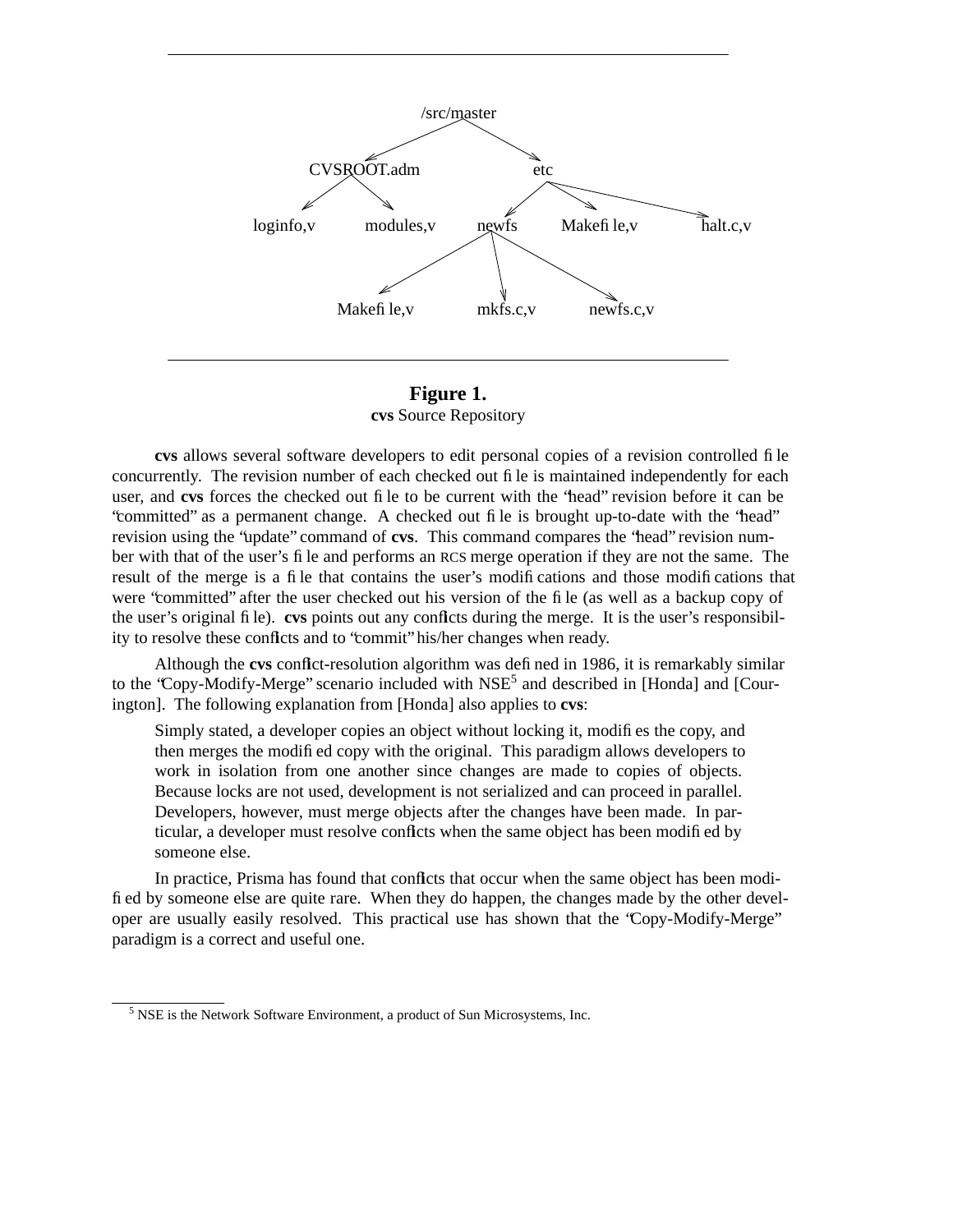#### **2.2. Tracking Third-Party Source Distributions**

Currently, a large amount of software is based on source distributions from a third-party distributor. It is often the case that local modifications are to be made to this distribution, *and* that the vendor's future releases should be tracked. Rolling your local modifications forward into the new vendor release is a time-consuming task, but **cvs** can ease this burden somewhat. The **checkin** program of **cvs** initially sets up a source repository by integrating the source modules directly from the vendor's release, preserving the directory hierarchy of the vendor's distribution. The branch support of RCS is used to build this vendor release as a branch of the main RCS trunk. Figure 2 shows how the "head" tracks a sample vendor branch when no local modifications have been made to the file.



## **Figure 2. cvs** Vendor Branch Example

Once this is done, developers can check out files and make local changes to the vendor's source distribution. These local changes form a new branch to the tree which is then used as the source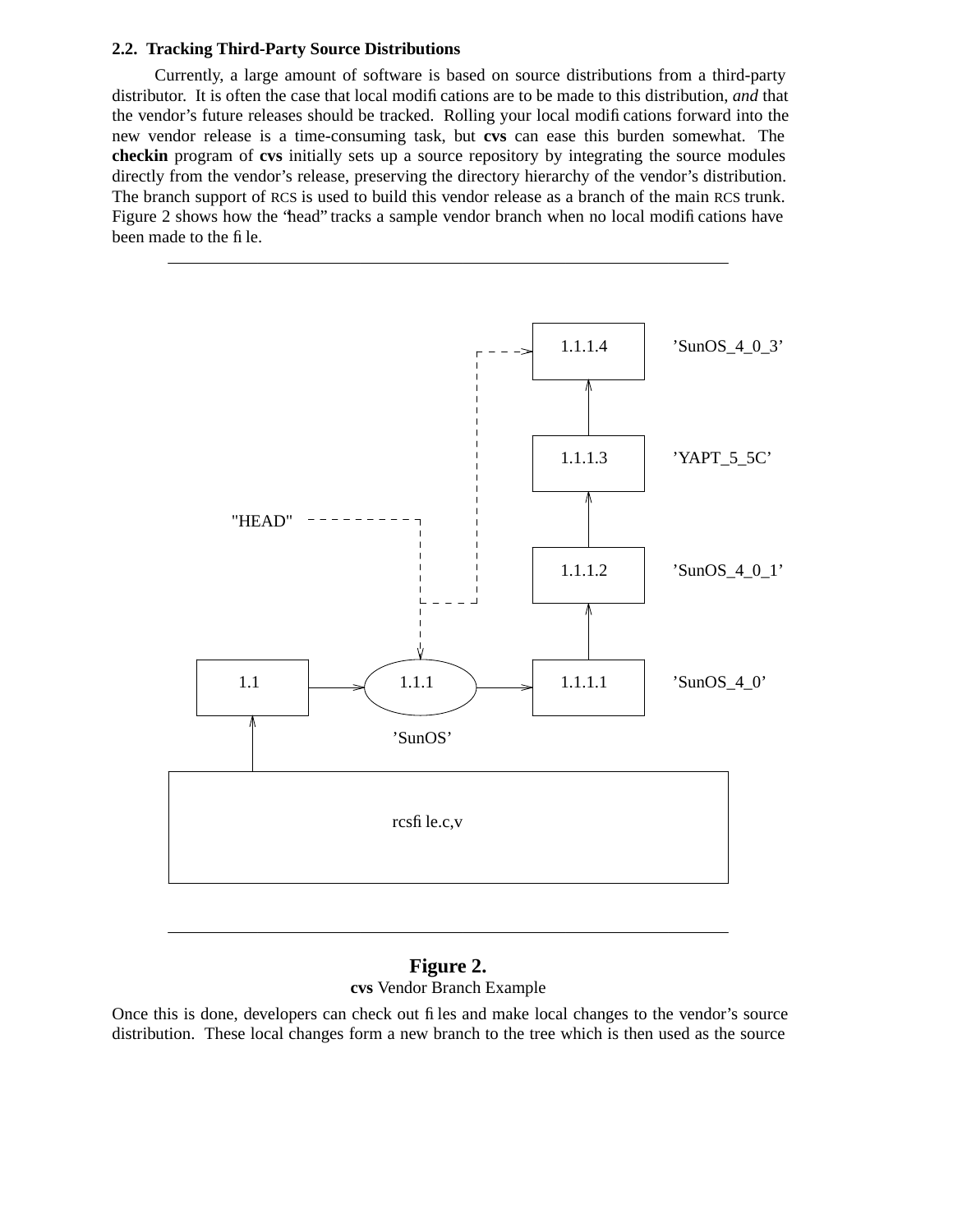

for future check outs. Figure 3 shows how the "head" moves to the main RCS trunk when a local modification is made.

**Figure 3. cvs** Local Modification to Vendor Branch

When a new version of the vendor's source distribution arrives, the **checkin** program adds the new and changed vendor's files to the already existing source repository. For files that have not been changed locally, the new file from the vendor becomes the current "head" revision. For files that have been modified locally, **checkin** warns that the file must be merged with the new vendor release. The **cvs** "join" command is a useful tool that aids this process by performing the necessary RCS merge, as is done above when performing an "update."

There is also limited support for "dual" derivations for source files. See Figure 4 for a sample dual-derived file. This example tracks the SunOS distribution but includes major changes from Berkeley. These BSD files are saved directly in the RCS file off a new branch.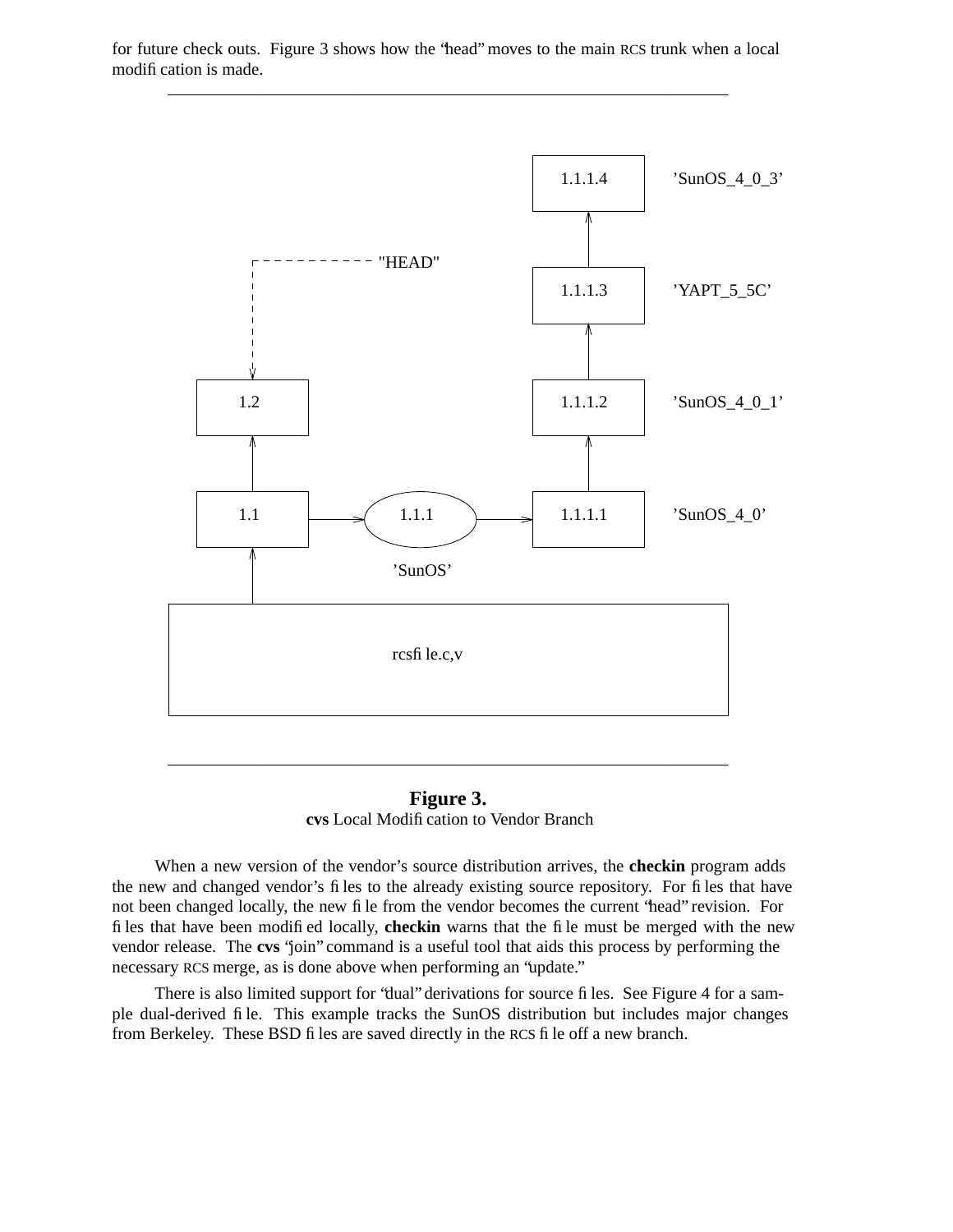

## **Figure 4. cvs** Support For "Dual" Derivations

### **2.3. Location Independent Module Database**

**cvs** contains support for a simple, yet powerful, "module" database. For reasons of efficiency, this database is stored in **ndbm** (3) format. The module database is used to apply names to collections of directories and files as a matter of convenience for checking out pieces of a large software distribution. The database records the physical location of the sources as a form of information hiding, allowing one to check out whole directory hierarchies or individual files without regard for their actual location within the global source distribution.

Consider the following small sample of a module database, which must be tailored manually to each specific source repository environment:

| #key    | [-option argument] directory [files] |
|---------|--------------------------------------|
| diff    | bin/diff                             |
| libc    | lib/libc                             |
| SVS     | -o sys/tools/make_links sys          |
| modules | -i mkmodules CVSROOT.adm modules     |
| kernel  | -a sys lang/adb                      |
| ps      | bin Makefile ps.c                    |

The "diff" and "libc" modules refer to whole directory hierarchies that are extracted on check out. The "sys" module extracts the "sys" hierarchy, and runs the "make\_links" program at the end of the check out process (the *-o* option specifies a program to run on check*o*ut). The "modules" module allows one to edit the module database file and runs the "mkmodules" program on check*i*n to regenerate the **ndbm** database that **cvs** uses. The "kernel" module is an alias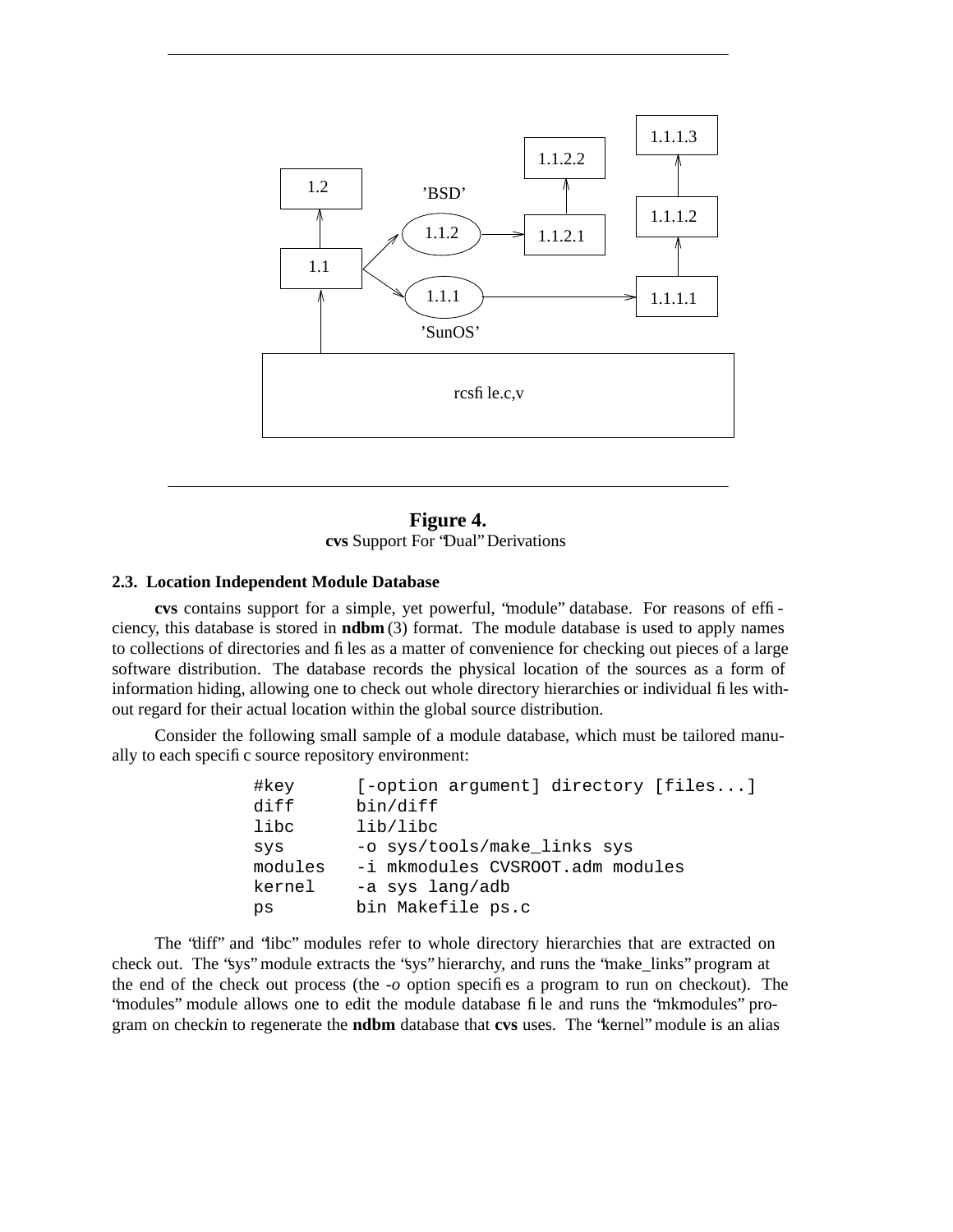(as the *-a* option specifies) which causes the remaining arguments after the *-a* to be interpreted exactly as if they had been specified on the command line. This is useful for objects that require shared pieces of code from far away places to be compiled (as is the case with the kernel debugger, **kadb**, which shares code with the standard **adb** debugger). The "ps" module shows that the source for "ps" lives in the "bin" directory, but only *Makefile* and *ps.c* are required to build the object.

The module database at Prisma is now populated for the entire UNIX distribution and thereby allows us to issue the following convenient commands to check out components of the UNIX distribution without regard for their actual location within the master source repository:

> example% cvs checkout diff example% cvs checkout libc ps example% cd diff; make

In building the module database file, it is quite possible to have name conflcts within a global software distribution. For example, SunOS provides two **cat** programs: one for the standard environment, */bin/cat*, and one for the System V environment, */usr/5bin/cat*. We resolved this conflict by naming the standard **cat** module "cat", and the System V **cat** module "5cat". Similar name modifications must be applied to other conflicting names, as might be found between a utility program and a library function, though Prisma chose not to include individual library functions within the module database at this time.

#### **2.4. Configurable Logging Support**

The **cvs** "commit" command is used to make a permanent change to the master source repository (where the RCS ", $v$ " files live). Whenever a "commit" is done, the log message for the change is carefully logged by an arbitrary program (in a file, notesfile, news database, or mail). For example, a collection of these updates can be used to produce release notices. **cvs** can be configured to send log updates through one or more filter programs, based on a regular expression match on the directory that is being changed. This allows multiple related or unrelated projects to exist within a single **cvs** source repository tree, with each different project sending its "commit" reports to a unique log device.

A sample logging configuration file might look as follows:

| #regex         | filter-program                             |  |
|----------------|--------------------------------------------|--|
| <b>DEFAULT</b> | /usr/local/bin/nfpipe -t %s utils.updates  |  |
| ^diaq          | /usr/local/bin/nfpipe -t %s diag.updates   |  |
| ^local         | /usr/local/bin/nfpipe -t %s local.updates  |  |
| ^perf          | /usr/local/bin/nfpipe -t %s perf.updates   |  |
| ^sys           | /usr/local/bin/nfpipe -t %s kernel.updates |  |

This sample allows the diagnostics and performance groups to share the same source repository with the kernel and utilities groups. Changes that they make are sent directly to their own notesfile [Essick] through the "nfpipe" program. A sufficiently simple title is substituted for the "%s" argument before the filter program is executed. This logging configuration file is tailored manually to each specific source repository environment.

#### **2.5. Tagged Releases and Dates**

Any release can be given a symbolic tag name that is stored directly in the RCS files. This tag can be used at any time to get an exact copy of any previous release. With equal ease, one can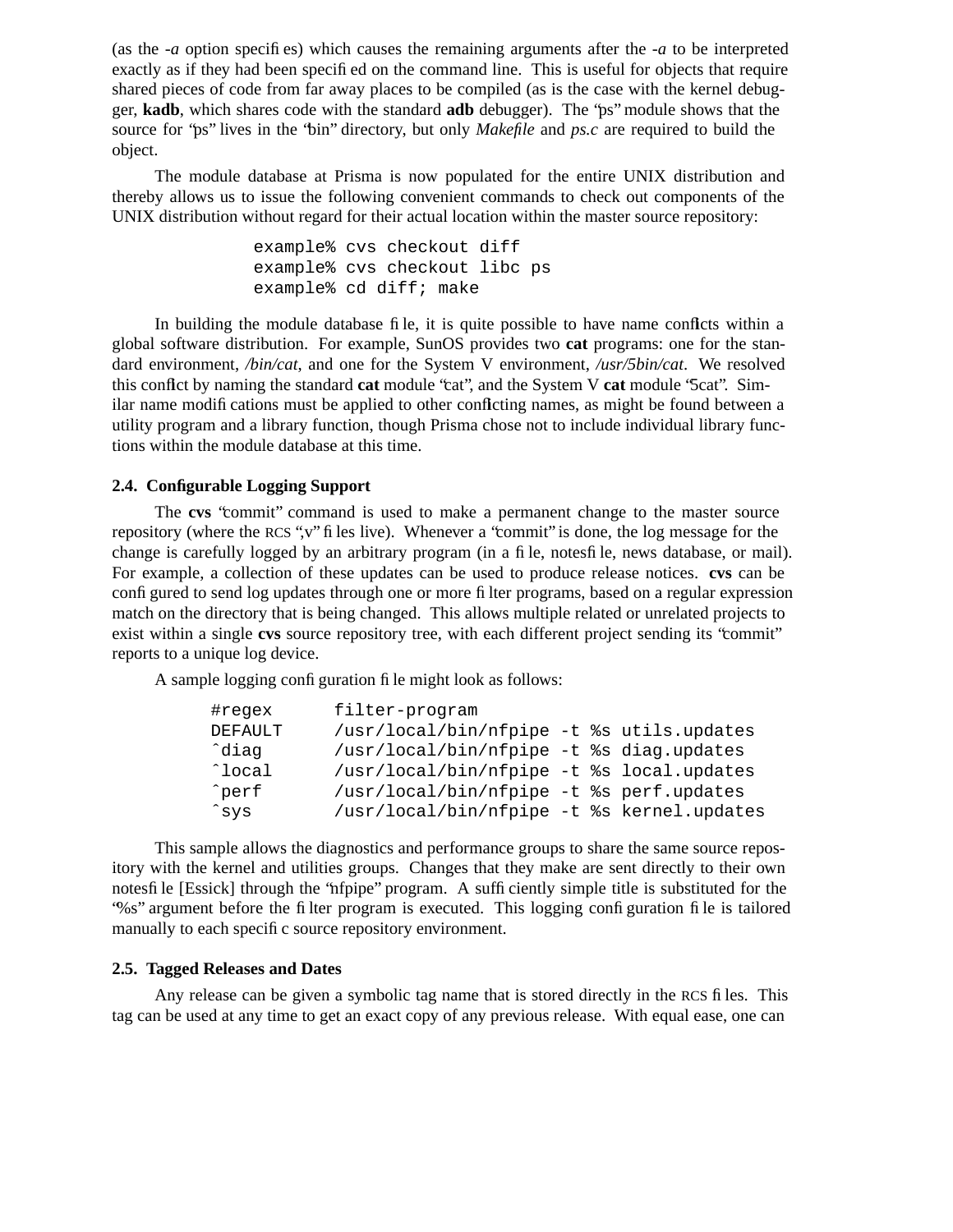also extract an exact copy of the source files as of any arbitrary date in the past as well. Thus, all that's required to tag the current kernel, and to tag the kernel as of the Fourth of July is:

> example% cvs tag TEST\_KERNEL kernel example% cvs tag -D 'July 4' PATRIOTIC\_KERNEL kernel

The following command would retrieve an exact copy of the test kernel at some later date:

example% cvs checkout -fp -rTEST\_KERNEL kernel

The *-f* option causes only files that match the specified tag to be extracted, while the *-p* option automatically prunes empty directories. Consequently, directories added to the kernel after the test kernel was tagged are not included in the newly extracted copy of the test kernel.

The cvs date support has exactly the same interface as that provided with RCS, however cvs must process the ",v" files directly due to the special handling required by the vendor branch support. The standard RCS date handling only processes one branch (or the main trunk) when checking out based on a date specification. **cvs** must instead process the current "head" branch and, if a match is not found, proceed to look for a match on the vendor branch. This, combined with reasons of performance, is why **cvs** processes revision (symbolic and numeric) and date specifications directly from the ",v" files.

#### **2.6. Building "patch" Source Distributions**

**cvs** can produce a "patch" format [Wall] output file which can be used to bring a previously released software distribution current with the newest release. This patch file supports an entire directory hierarchy within a single patch, as well as being able to add whole new files to the previous release. One can combine symbolic revisions and dates together to display changes in a very generic way:

> example% cvs patch -D 'December 1, 1988' \ -D 'January 1, 1989' sys

This example displays the kernel changes made in the month of December, 1988. To release a patch file, for example, to take the **cvs** distribution from version 1.0 to version 1.4 might be done as follows:

example% cvs patch -rCVS\_1\_0 -rCVS\_1\_4 cvs

#### **3. CVS Experience**

#### **3.1. Statistics**

A quick summary of the scale that **cvs** is addressing today can be found in Table 1. Table 2 shows the history of files changed or added and the number of source lines affected by the change at Prisma. Only changes made to the kernel sources are included. The large number of source file changes made in September are the result of merging the SunOS 4.0.3 sources into the kernel. This merge process is described in section 3.3.

#### **3.2. Performance**

The performance of **cvs** is currently quite reasonable. Little effort has been expended on tuning **cvs**, although performance related decisions were made during the **cvs** design. For example, **cvs** parses the RCS ",v" files directly instead of running an RCS process. This includes following branches as well as integrating with the vendor source branches and the main trunk when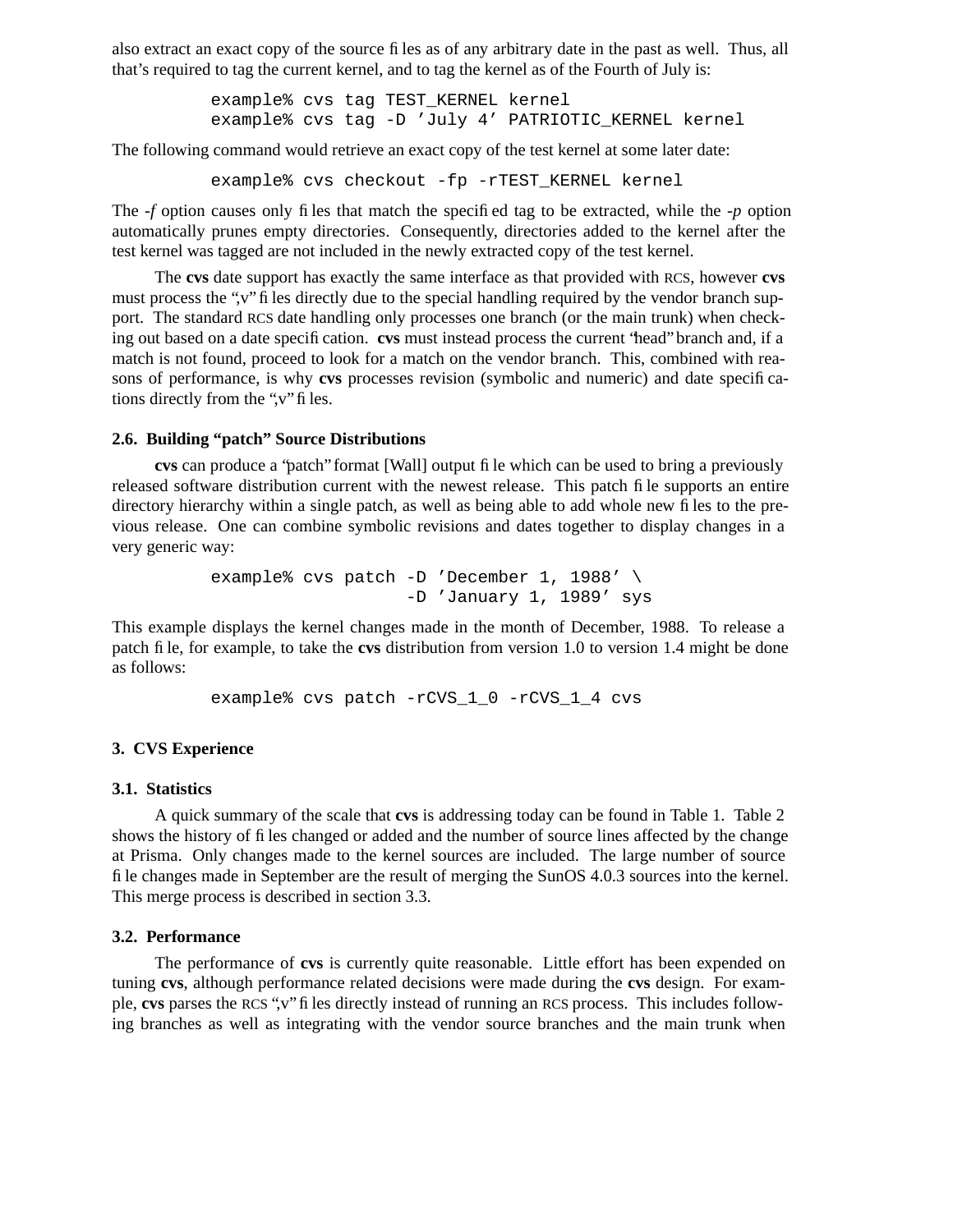| <b>Revision Control Statistics at Prisma</b><br>as of 11/11/89 |         |  |  |
|----------------------------------------------------------------|---------|--|--|
| How Many                                                       | Total   |  |  |
| Files                                                          | 17243   |  |  |
| Directories                                                    | 1005    |  |  |
| Lines of code                                                  | 3927255 |  |  |
| Removed files                                                  | 131     |  |  |
| Software developers                                            | 14      |  |  |
| Software groups                                                | 6       |  |  |
| Megabytes of source                                            | 128     |  |  |

# **Table 1.**

**cvs** Statistics

| <b>Prisma Kernel Source File Changes</b><br><b>By Month, 1988-1989</b> |           |         |         |         |  |
|------------------------------------------------------------------------|-----------|---------|---------|---------|--|
| Month                                                                  | # Changed | # Lines | # Added | # Lines |  |
|                                                                        | Files     | Changed | Files   | Added   |  |
| Dec                                                                    | 87        | 3619    | 68      | 9266    |  |
| Jan                                                                    | 39        | 4324    |         |         |  |
| Feb                                                                    | 73        | 1578    | 5       | 3550    |  |
| Mar                                                                    | 99        | 5301    | 18      | 11461   |  |
| Apr                                                                    | 112       | 7333    | 11      | 5759    |  |
| May                                                                    | 138       | 5371    | 17      | 13986   |  |
| Jun                                                                    | 65        | 2261    | 27      | 12875   |  |
| Jul                                                                    | 34        | 2000    |         | 58      |  |
| Aug                                                                    | 65        | 6378    | 8       | 4724    |  |
| Sep                                                                    | 266       | 23410   | 113     | 39965   |  |
| Oct                                                                    | 22        | 621     |         | 155     |  |
| Total                                                                  | 1000      | 62196   | 269     | 101799  |  |

## **Table 2.**

**cvs** Usage History for the Kernel

checking out files based on a date.

Checking out the entire kernel source tree (1223 files/59 directories) currently takes 16 wall clock minutes on a Sun-4/280. However, bringing the tree up-to-date with the current kernel sources, once it has been checked out, takes only 1.5 wall clock minutes. Updating the *complete* 128 MByte source tree under **cvs** control (17243 files/1005 directories) takes roughly 28 wall clock minutes and utilizes one-third of the machine. For now this is entirely acceptable; improvements on these numbers will possibly be made in the future.

### **3.3. The SunOS 4.0.3 Merge**

The true test of the **cvs** vendor branch support came with the arrival of the SunOS 4.0.3 source upgrade tape. As described above, the **checkin** program was used to install the new sources and the resulting output file listed the files that had been locally modified, needing to be merged manually. For the kernel, there were 94 files in conflict. The **cvs** 'join'' command was used on each of the 94 conflicting files, and the remaining conflicts were resolved.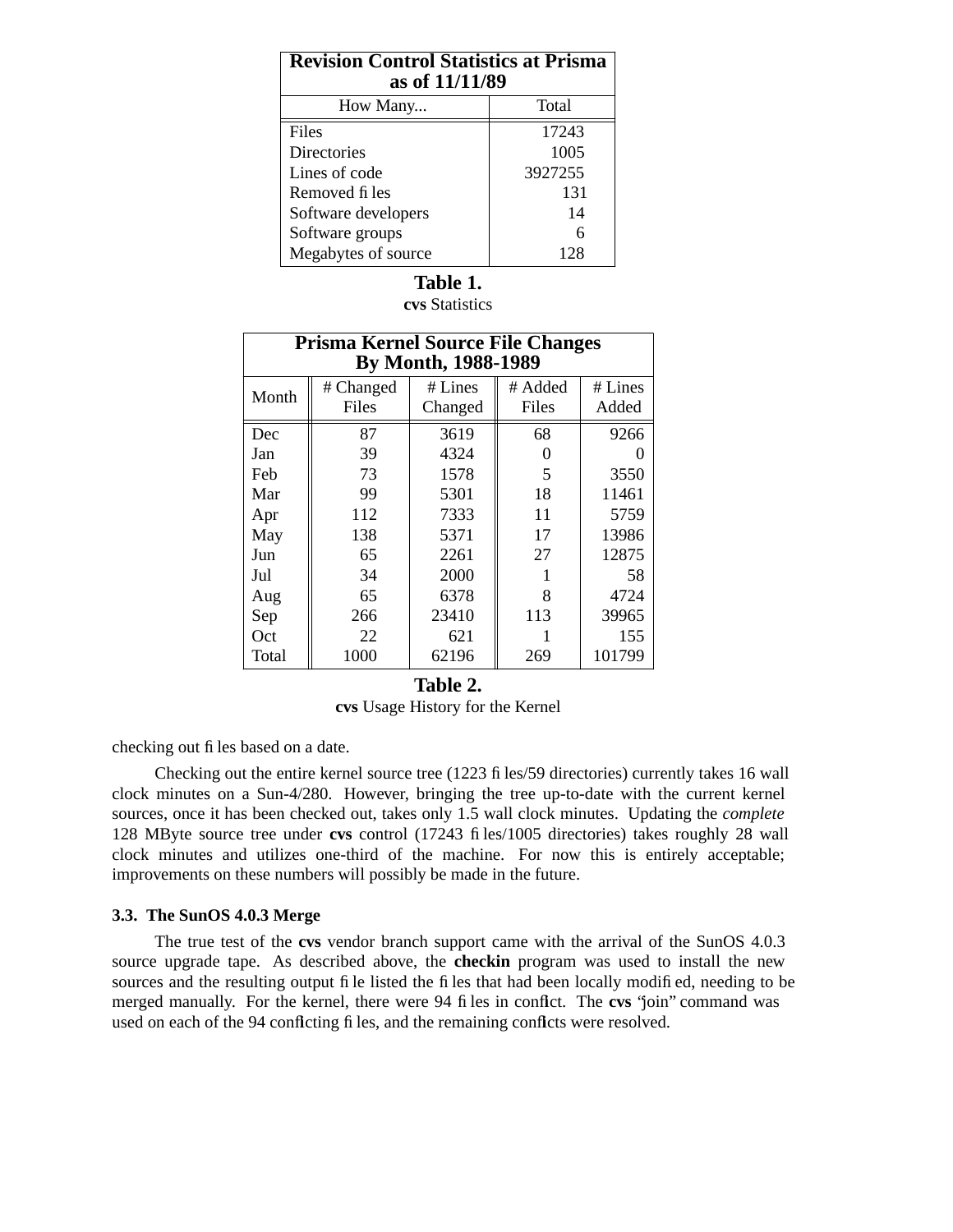The "join" command performs an **rcsmerge** operation. This in turn uses */usr/lib/diff3* to produce a three-way diff file. As it happens, the **diff3** program has a hard-coded limit of 200 source-file changes maximum. This proved to be too small for a few of the kernel files that needed merging by hand, due to the large number of local changes that Prisma had made. The **diff3** problem was solved by increasing the hard-coded limit by an order of magnitude.

The SunOS 4.0.3 kernel source upgrade distribution contained 346 files, 233 of which were modifications to previously released files, and 113 of which were newly added files. **checkin** added the 113 new files to the source repository without intervention. Of the 233 modified files, 139 dropped in cleanly by **checkin**, since Prisma had not made any local changes to them, and 94 required manual merging due to local modifications. The 233 modified files consisted of 20,766 lines of differences. It took one developer two days to manually merge the 94 files using the "join" command and resolving conflicts manually. An additional day was required for kernel debugging. The entire process of merging over 20,000 lines of differences was completed in less than a week. This one time-savings alone was justification enough for the **cvs** development effort; we expect to gain even more when tracking future SunOS releases.

## **4. Future Enhancements and Current Bugs**

Since **cvs** was designed to be incomplete, for reasons of design simplicity, there are naturally a good number of enhancements that can be made to make it more useful. As well, some nuisances exist in the current implementation.

- **cvs** does not currently "remember" who has a checked out a copy of a module. As a result, it is impossible to know who might be working on the same module that you are. A simple-minded database that is updated nightly would likely suffice.
- Signal processing, keyboard interrupt handling in particular, is currently somewhat weak. This is due to the heavy use of the **system** (3) library function to execute RCS programs like **co** and **ci**. It sometimes takes multiple interrupts to make **cvs** quit. This can be fixed by using a home-grown **system** () replacement.
- Security of the source repository is currently not dealt with directly. The usual UNIX approach of user-group-other security permissions through the file system is utilized, but nothing else. **cvs** could likely be a set-group-id executable that checks a protected database to verify user access permissions for particular objects before allowing any operations to affect those objects.
- With every checked-out directory, **cvs** maintains some administrative files that record the current revision numbers of the checked-out files as well as the location of the respective source repository. **cvs** does not recover nicely at all if these administrative files are removed.
- The source code for **cvs** has been tested extensively on Sun-3 and Sun-4 systems, all running SunOS 4.0 or later versions of the operating system. Since the code has not yet been compiled under other platforms, the overall portability of the code is still questionable.
- As witnessed in the previous section, the **cvs** method for tracking third party vendor source distributions can work quite nicely. However, if the vendor changes the directory structure or the file names within the source distribution, **cvs** has no way of matching the old release with the new one. It is currently unclear as to how to solve this, though it is certain to happen in practice.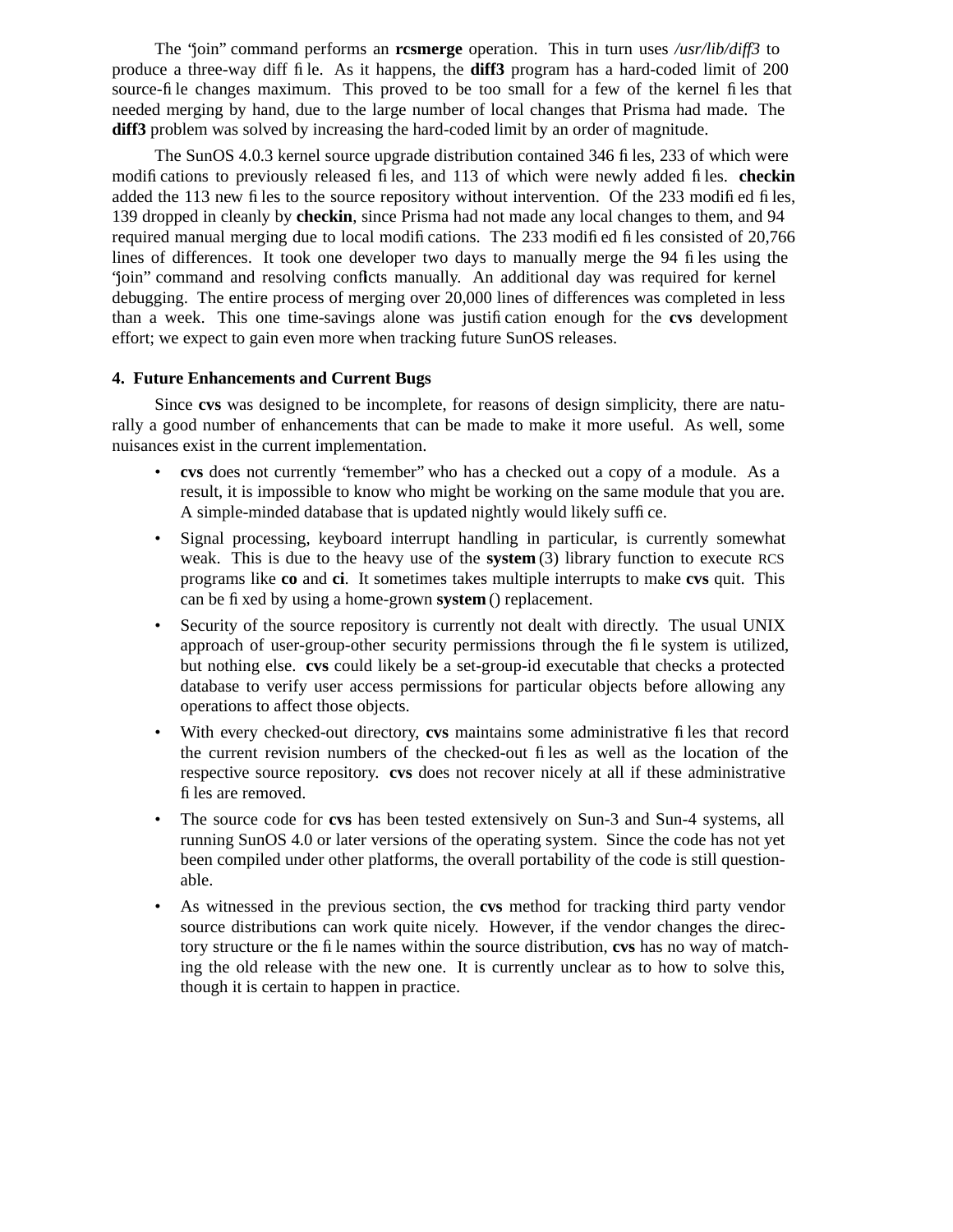#### **5. Availability**

The **cvs** program sources can be found in a recent posting to the **comp.sources.unix** newsgroup. It is also currently available via anonymous ftp from "prisma.com". Copying rights for **cvs** will be covered by the GNU General Public License.

#### **6. Summary**

Prisma has used **cvs** since December, 1988. It has evolved to meet our specific needs of revision and release control. We will make our code freely available so that others can benefit from our work, and can enhance **cvs** to meet broader needs yet.

Many of the other software release and revision control systems, like the one described in [Glew], appear to use a collection of tools that are geared toward specific environments — one set of tools for the kernel, one set for "generic" software, one set for utilities, and one set for kernel and utilities. Each of these tool sets apparently handle some specific aspect of the problem uniquely. **cvs** took a somewhat different approach. File sharing through symbolic or hard links is not addressed; instead, the disk space is simply burned since it is "cheap." Support for producing objects for multiple architectures is not addressed; instead, a parallel checked-out source tree must be used for each architecture, again wasting disk space to simplify complexity and ease of use — punting on this issue allowed *Makefile*s to remain unchanged, unlike the approach taken in [Mahler], thereby maintaining closer compatibility with the third-party vendor sources. **cvs** is essentially a source-file server, making no assumptions or special handling of the sources that it controls. To **cvs**:

A source is a source, of course, of course, unless of course the source is Mr. Ed.<sup>6</sup>

Sources are maintained, saved, and retrievable at any time based on symbolic or numeric revision or date in the past. It is entirely up to **cvs** wrapper programs to provide for release environments and such.

The major advantage of **cvs** over the many other similar systems that have already been designed is the simplicity of **cvs**. **cvs** contains only three programs that do all the work of release and revision control, and two manually-maintained administrative files for each source repository. Of course, the deciding factor of any tool is whether people use it, and if they even *like* to use it. At Prisma, **cvs** prevented members of the kernel group from killing each other.

### **7. Acknowledgements**

Many thanks to Dick Grune at Vrije Universiteit in Amsterdam for his work on the original version of **cvs** and for making it available to the world. Thanks to Jeff Polk of Prisma for helping with the design of the module database, vendor branch support, and for writing the **checkin** shell script. Thanks also to the entire software group at Prisma for taking the time to review the paper and correct my grammar.

### **8. References**

[Bell] Bell Telephone Laboratories. "Source Code Control System User's Guide." *UNIX System III Programmer's Manual*, October 1981.

[Courington] Courington, W. *The Network Software Environment*, Sun Technical Report FE197-0, Sun Microsystems Inc, February 1989.

<sup>&</sup>lt;sup>6</sup> cvs, of course, does not really discriminate against Mr. Ed.<sup>7</sup>

 $7$  Yet.